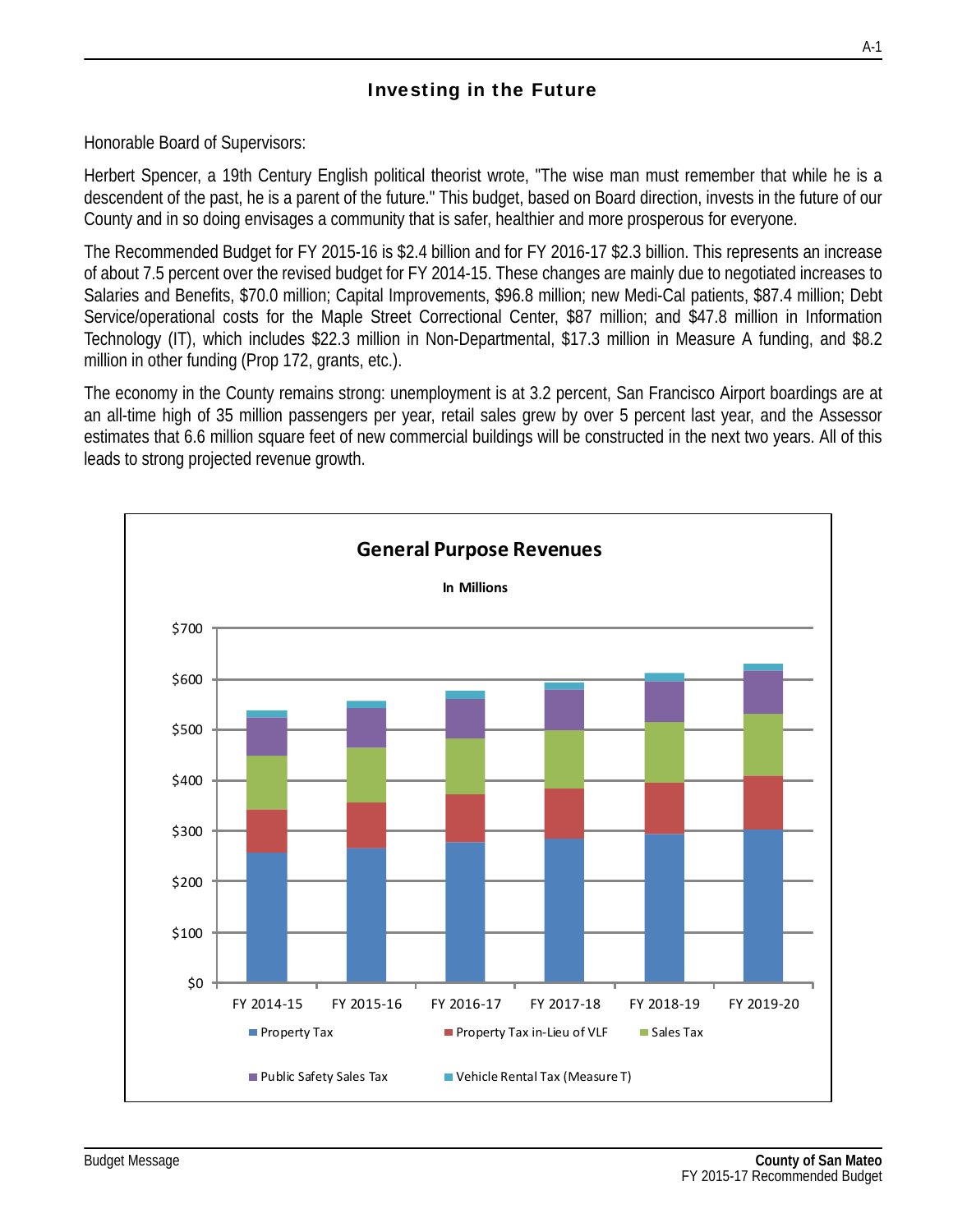### **Financial Overview**

The primary reason for the \$150 million increase in Net County Costs is negotiated Salary and Benefit increases and the corresponding increase in charges by internal services departments to recoup the higher wages. Combined, negotiated Salaries and Benefits and internal service charges increase by \$78 million over the two years, of which \$48 million results in increased Net County Cost, as some departments like the Human Services Agency, Health System and Child Support Services can recoup costs through Federal and State claims and other cost-driven revenues. In addition to Salary and Benefit increases, Net County Cost also reflects approximately \$5.6 million for added staff, including the new Office of Sustainability, the Human Service Agency's continuing efforts to enroll residents in ACA, and staff to support the County's growing IT infrastructure and Parks system. Further, Parks Administration previously funded by Measure A has been shifted over to the General Fund. The opening of the MSCC will significantly increase Net County Costs including \$25.8 million for debt service beginning in FY 2016-17 and for food and facility maintenance costs (both of which are factored into internal service charges). Some of the staffing costs for MSCC were added in the previous budget. Most of the remaining staffing for MSCC will be shifted from within the Sheriff's budget. Finally, with the Board's approval, non-profit contractors received a 3% increase effective January 1, 2015 and will receive a 2% increase effective January 1, 2016, amounting to an increased Net County Cost of \$3.3 million. The "Other" category lumps together the remaining 15 County departments and increases in these budgets are primarily due to Salary and Benefit adjustments.

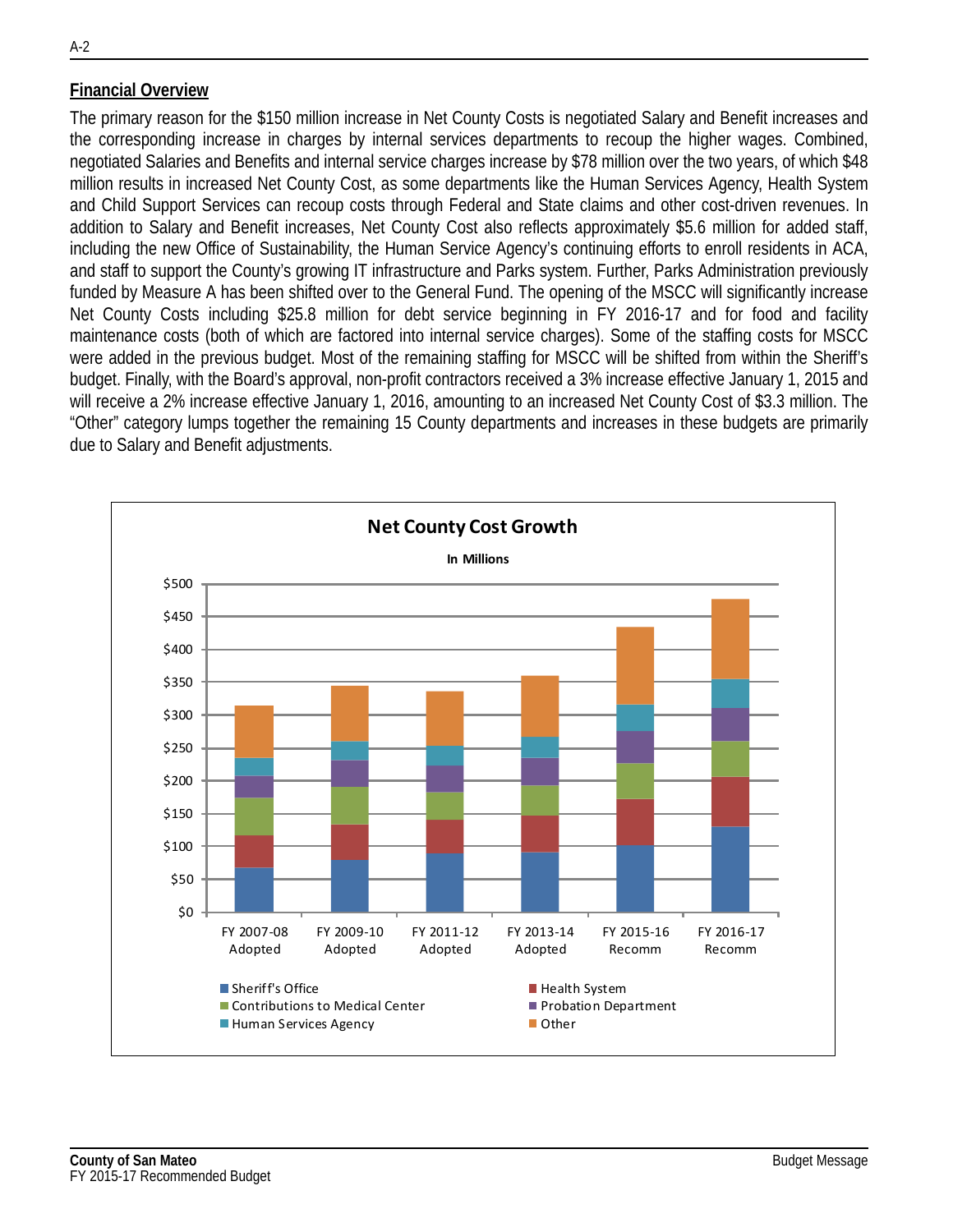### **Shared Prosperity**

In America one of our enduring values is that everyone has the opportunity to get ahead through hard work and initiative. Throughout history each succeeding generation of Americans has lived longer and enjoyed greater prosperity than the previous generation. But today for too many hard working people the "American Dream" is slipping further and further away.

Despite the booming economy and great wealth in San Mateo County we see middle incomes stagnating and poverty growing.



Rents have increased by 46 percent in four years driving the average rent for a 2-bedroom apartment to \$2,700/ month and pushing more working families into overcrowded, substandard housing or out of the County altogether.

Another intrinsic American value is that there is equal opportunity for all and that the proper role of government in a democracy is to "level the playing field." While there have always been disparities in wealth and income these disparities have grown wider in recent years. In the past the gap between the "haves" and the "have-nots" has been bridged with public services, particularly education, that gave people the opportunity to get ahead - - or at least the belief that their children could succeed.

But the planks (of public services) in that bridge of opportunity are being slowly eroded leaving many to wonder if the "playing field" is really level and if the promise of equal opportunity is an illusion.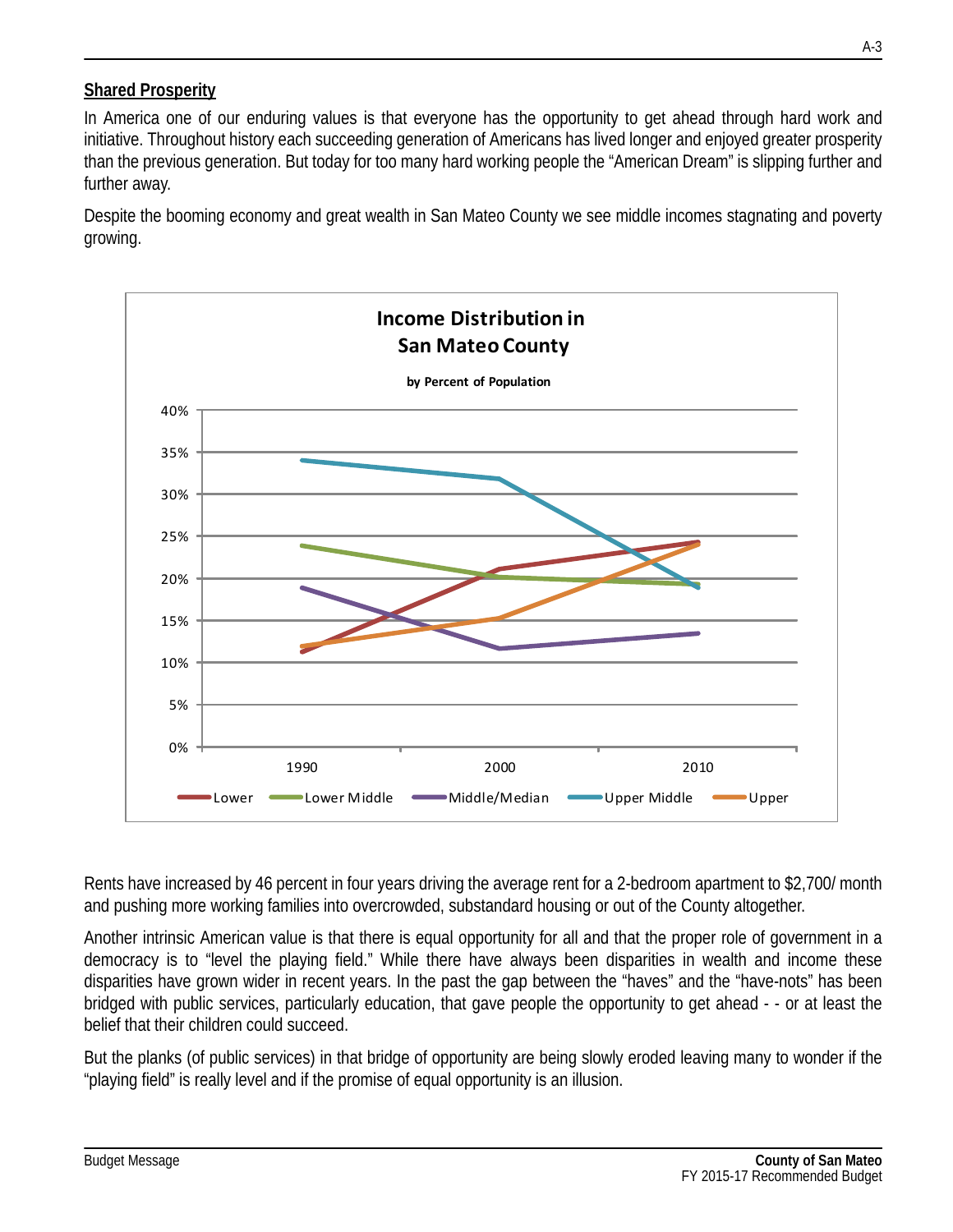**47,653 46,338 48,207 50,003 52,606 55,242 58,364** 0 10,000 20,000 30,000 40,000 50,000 60,000 70,000 2007 2008 2009 2010 2011 2012 2013 **Number of Residents Living Below the Federal Poverty Line**

In San Mateo County today, there are more people living below the Federal poverty level,

more children receiving free school lunches, and

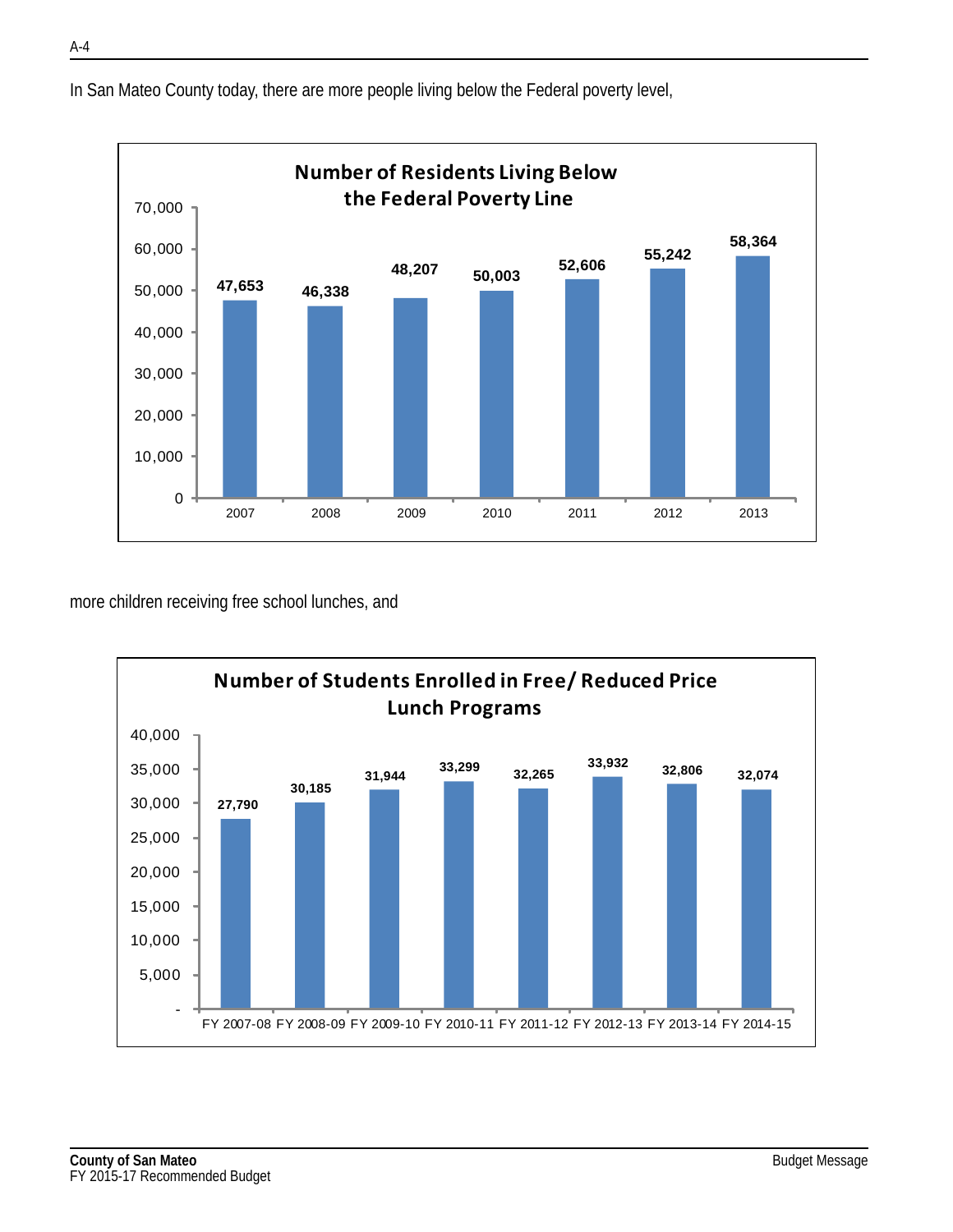the rental burden is worse than at the beginning of the Great Recession.



The Board has set three goals to address income inequality and promote more broadly shared prosperity in our community:

By 2020 the County will:

- End homelessness;
- Ensure that all foster children graduate from high school or its equivalent and complete two years of college or vocational training; and
- Improve school reading scores so that 80 percent of third graders are reading at grade level.

In addition to these goals the Board is also studying the issues of Affordable Housing and Minimum Wage. This summer the Board will appoint two "Blue Ribbon" Commissions to study both of these subjects. Any subsequent actions taken regarding the findings of these Commissions will only affect the unincorporated areas of the County. That's one of the reasons why it is important to include cities among a broad cross section of stakeholders in these discussions so that future policy actions can be undertaken jointly by the County and cities.

This budget document includes the expenditure of Measure A and other County funds to address these goals as follows:

#### **Homelessness**

Based on the most recent Homelessness Count the number of unsheltered homeless individuals in San Mateo County has declined by 40 percent since 2013. Through the focused use of family shelters and temporary motel vouchers, we have been able to house almost all homeless families. Homelessness among veterans will be significantly reduced, if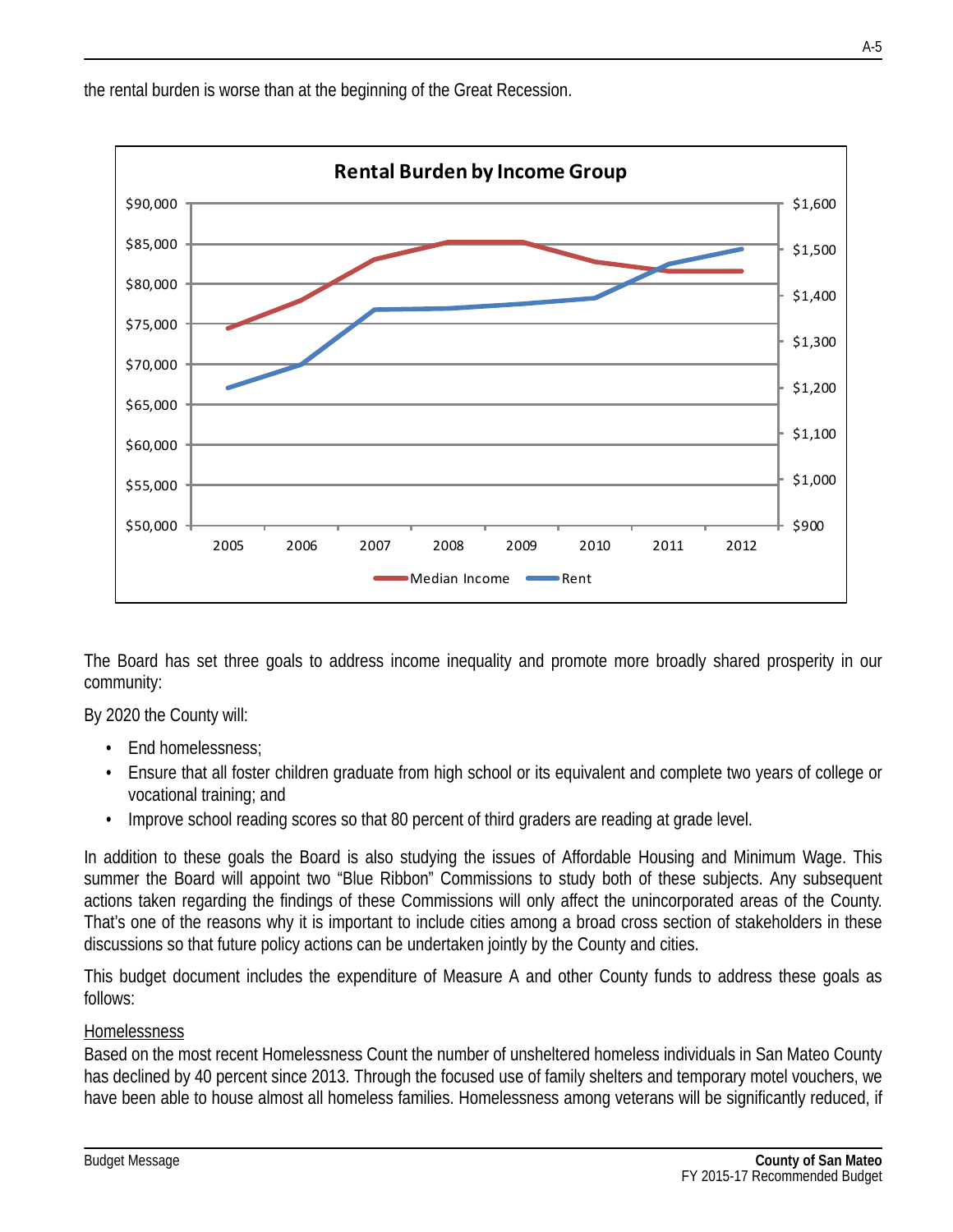not eliminated, with the opening of the 60-unit Willow Housing project in Menlo Park in 2016. The Department of Housing is also working on an additional 50-unit veterans housing project in Colma, planned to begin construction in FY 2016-17. This budget includes additional funding for "HOT Teams" (\$150,000 during FY 2015-16 and FY 2016-17 to expand outreach Countywide) and continued funding for emergency housing assistance to prevent homelessness. An RFP utilizing Measure A funds will be issued this summer to fund additional services to prevent and address homelessness.

Also, there is \$11 million earmarked for affordable housing emphasizing the need to house clients of County programs – the homeless, mentally ill, disabled, foster youth and those in recovery. It is critical that these funds be leveraged with other state and local resources to maximize the number of housing units built. Also, any surplus County property that's suitable for housing should be used for this purpose.

As a follow-up to the Board's study session on homelessness last year, Focus Strategies was engaged to recommend systemic improvements in the County's approach to homelessness. Those recommendations were received by your Board and The HOPE Interagency Council in March. The Human Services Agency is re-designing the system of care for homelessness utilizing the services of Focus Strategies in close consultation with our community partners. A draft plan will be presented to your Board in December. I want to acknowledge and thank both Bill Lowell and Iliana Rodriguez for their exemplary leadership on affordable housing and homelessness issues.

#### Foster Care

The County provides child welfare services to approximately 750 children at any point in time, of whom 350 are children living in out-of-home placement. Consistent with state law the vast majority of these children are reunited with their families. Younger children who can't be reunited with their families are often adopted. Those children that remain in the system are older and/or have multiple needs.

Of the children in Foster Care about 5 to 15 emancipate every year. Usually these are the children who spend the longest time in the system and often have experienced significant trauma in their lives. Unlike other 18-year-olds foster youth have very little, if any, safety net to fall back on as young adults. They experience incarceration, homelessness and inadequate medical care at much higher rates than the general population. Helping these children successfully transition to adulthood is critical. This budget provides \$147 million in child welfare services for FY 2015-16 and FY 2016-17 including more housing for emancipating foster youth, expanding the Supported Transition to Employment Program (STEP), increasing information sharing between schools and social workers and enhancing Public Health Nurse services for foster youth. An RFP will be issued this summer to fund additional services for at-risk foster youth aged 14-21 utilizing Measure A funds.

#### Reading Scores

Benjamin Franklin once said, "an investment in knowledge pays the best interest." Multiple studies have concluded that children who read at grade level by the end of the third grade do better in school and in life. Countywide, about 57 percent of children now meet this criterion. Most affluent schools usually meet this standard, while less affluent schools do not.

The Big Lift proposal builds on previous studies showing that children receiving two years quality pre-school have a greater likelihood of reading at grade level by third grade. This proposal also includes funding for summer and afterschool enrichment programs and parental involvement programs. The Big Lift has a rigorous evaluation component.

This budget provides \$15 million in Measure A funding to "match" \$17 million in Federal Social Innovation Fund grants. To date, about \$1.9 million has been raised from foundations. This fall the Big Lift partners – Silicon Valley Community Foundation, County Office of Education and San Mateo County – will launch a campaign to raise funds from the private sector.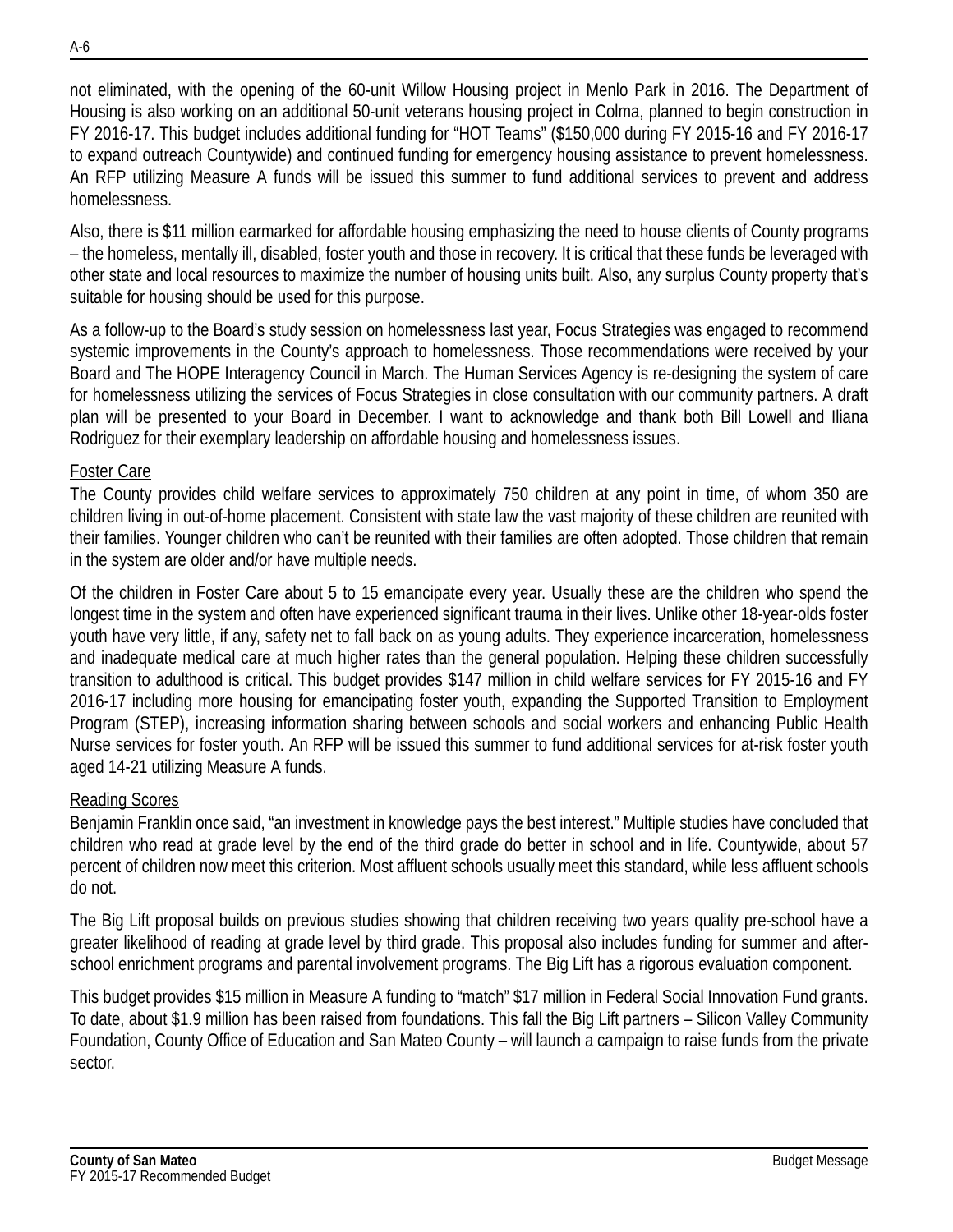Four school districts - Jefferson, South San Francisco, Cabrillo and Pescadero - have been awarded funds to launch the Big Lift. It is anticipated that approximately 900 children will be initially enrolled in the program with additional children to be added as capacity becomes available. Other components of the program will be added in 2016.

In addition to funds for the Big Lift this budget also includes \$8.8 million for FY 2015-16 and FY 2016-17 for early childhood learning support, after-school homework centers and summer programs in libraries, recreation centers and schools throughout the County.

By making these investments in affordable housing, foster care and child care, we can make this a better community for everyone and keep the "American Dream" alive in San Mateo County.

# **Parks**

As the County becomes increasingly urbanized the demand for parks and open space will intensify. We are fortunate to have many Federal, State, and County parks as well as publically-owned open space within the County.

Two years ago the Board began re-investing in parks by re-establishing the Parks Department and addressing the \$100 million in deferred parks maintenance. Since then the Devils Slide trail was completed, more than 880 acres of new land was acquired and incorporated into existing parks, including Memorial Park, Pescadero Creek Redwoods and Quarry Park. Additionally, Friendship Park in North Fair Oaks and Moss Beach Park have been added to our parks system, and represent a new opportunity to serve those residents that may have difficulty accessing regional parks. A Mini-Parks Policy was adopted by the Board in May to help guide future acquisitions in this area.

This budget includes \$40.2 million over two years for Parks, of which \$331,000 is for additional parks staffing to maintain and operate the expanding parks system.

The Parks Department will undertake a significant number of capital projects over the next two years, which will continue to improve safety as well as the visitor experience within our parks and open spaces. The general fund has approximately \$3 million in projects including restoration work at the Sanchez Adobe historical site, additional work on the Crystal Springs trail, and a water storage project at Memorial Park. The latter project will be matched with \$2.5 million in funding from the San Mateo County Resource Conservation District. Six million dollars in Measure A funds will be spent on projects for Flood Park, the Green Valley Trail near Devil's Slide and new mini parks.

Investments in parks are investments in people, intended to make San Mateo County a safer and healthier place by giving all residents and visitors the opportunity to experience the beauty of our County. In doing so we strengthen bodies and lift spirits.

## **Office of Sustainability**

The Office of Sustainability was established by the Board in 2014 to centralize the County's sustainability initiatives in response to climate change, drought, greenhouse gas emissions and air and water pollution. The County's success in the 21st Century and beyond depends on its ability to adapt to these changes while prudently managing our existing resources. Over 100 years ago Theodore Roosevelt said,

"We have become great because of the lavish use of our resources…but the time has come to inquire seriously what will happen when our forests are gone, when the coal, the iron, the oil, and the gas are exhausted…"

This budget includes \$40.5 million for the Office of Sustainability over the next two years, of which \$10.2 million is in the general fund. Core work programs for this office include: Stormwater Management, Commute Alternatives, Climate Action Plan, Community Choice Energy (CCE), Sea Level Rise/Climate Change Adaptation, and active transportation outreach and coordination with cities and unincorporated communities to improve health through walking and bicycling activities.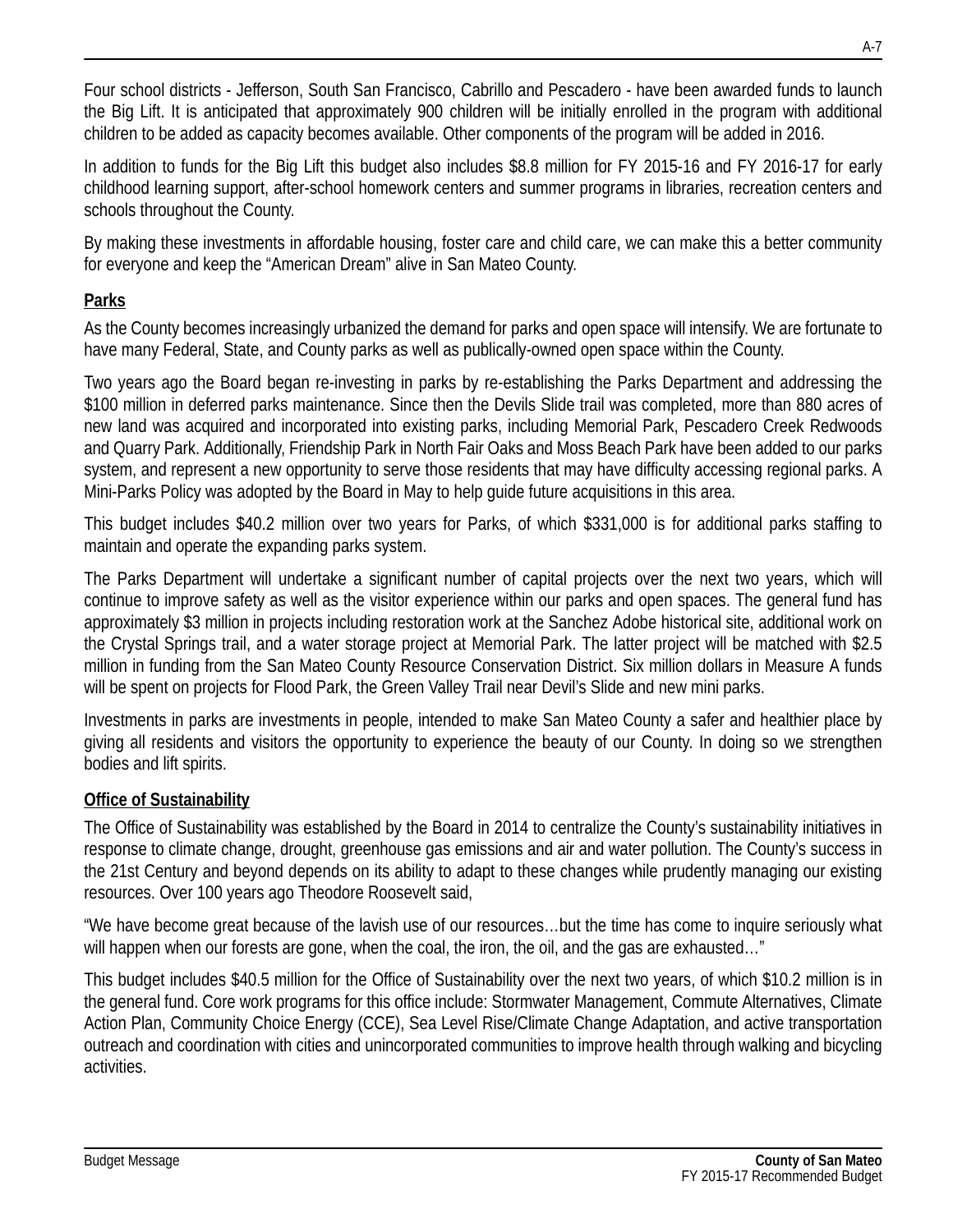The CCE efforts are currently focused on a technical study analyzing Countywide electrical needs, potential procurement of electricity from renewable energy sources and the feasibility of forming a JPA to purchase electricity. Also, the Office has recently filled a new position to oversee the County's Sea Level Rise Adaptation efforts and to work in collaboration with the State Coastal Conservancy on a Countywide vulnerability assessment and adaptation strategy to address this issue.

This budget merges staff from the Department of Public Works RecycleWorks Program, which totals \$18.3 million, into the Office of Sustainability. RecycleWorks promotes recycling, composting, waste prevention, procurement, sustainability, green building programs, and outreach at County facilities and for residents, employees, businesses, and visitors in the unincorporated area of the County. Staff from RecycleWorks have also formed a partnership with City/County Association of Governments (C/CAG) and PG&E to manage a local energy watch program with the goal of reducing electricity use among cities, businesses, special districts and residents in San Mateo County. The Office of Sustainability will also include outreach staff for North Fair Oaks Forward and Pescadero Forward as part of the Livable Communities Programs.

In addition, staff from the Health System will be co-assigned to the Office of Sustainability next year to work on two collaborative projects - - the analysis and potential redesign of the County employee commute alternatives program modeled on the Health System's Way2Go initiative and a joint environmental education project. Permanent assignment of Health System staff to the Office of Sustainability will be assessed mid-year.

Future projects include: ground water management assessment in collaboration with Environmental Health; environmental purchasing policy and battery recycling/ purchasing; outreach and collaboration with County departments, employees, schools and community stakeholders; and strengthening partnerships with cities, including continuing efforts to reduce greenhouse gas emissions.

## **Affordable Care Act**

This budget includes \$1.3 billion for the Health System for two years of which \$600 million is for the San Mateo Medical Center (SMMC) Enterprise Fund including a \$106 (\$53 million/year) general fund contribution which remains the same as in FY 2013-14. The implementation of the Affordable Care Act (ACA) in San Mateo County has been a great success. In 2013, there were 83,000 people uninsured in the County, 30,000 of whom were enrolled in the Countyfunded Access to Care (ACE) program that provides limited benefits from County medical providers including our partners – Ravenswood Health Center and North East Medical Services. The Health System and HSA pre-qualified 10,000 ACE members who were newly eligible for Medi-Cal under the Affordable Care Act, and on January 1, 2014, these 10,000 ACE members were transferred to Medi-Cal. This change gave some of our lowest income residents a wider range of benefits and access to a much larger network of doctors and hospitals.

Despite more choices under Medi-Cal the vast majority our patients have remained with the San Mateo Medical Center (SMMC), and an additional 8,000 new Medi-Cal members have selected or been assigned by the Health Plan of San Mateo to SMMC for their care. SMMC is now responsible for providing medical care to 37,000 Medi-Cal members – 19,000 more than in 2013.

In addition to the expansion of Medi-Cal coverage, the Affordable Care Act also added treatment for moderate mental illness and for substance use as Medi-Cal benefits. In the past, no substance use treatment was available to Medi-Cal beneficiaries, and only people with serious mental illness (defined as schizoaffective disorder, bi-polar disorder, and major depression) qualified for mental health treatment. Our strong partnership with the Health Plan of San Mateo led to the Health Plan contracting with the Health System for all of these behavioral health services for Medi-Cal members. The increased mental health coverage has already made a big difference; the number of County residents able to obtain treatment for moderate mental health issues has increased four-fold.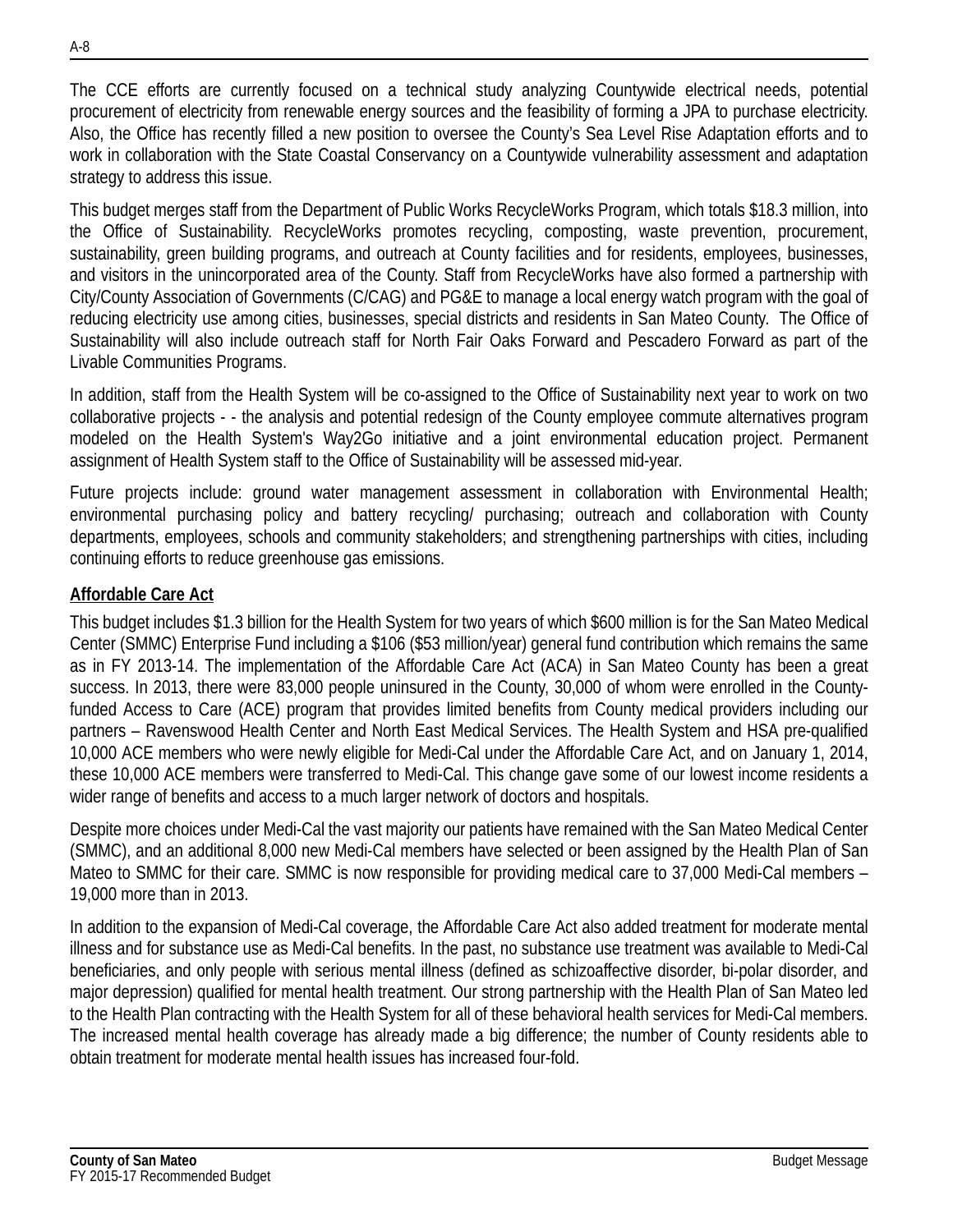The increase in Medi-Cal membership has led to an agreement with the Health Plan for capitation payments (per member, per month) for these new patients. This budget reflects these new costs and revenues for SMMC and Behavioral Health to treat increased patient caseloads over the next two years. The "net" of these changes has enabled the Health System to have sufficient funds to cover some of the costs for rebuilding the Cordilleras Center.



In addition to the expansion of Medi-Cal coverage and benefits, the Affordable Care Act also offered uninsured San Mateo County residents with slightly higher incomes subsidized private health insurance through California Covered, the State health insurance exchange. The Health System's Health Coverage Unit and the Human Service Agency collaborated on extensive outreach to all uninsured residents providing them with information about the new health insurance programs. As of May 2015, 63,000 people in the County were enrolled into affordable health insurance coverage, with 31,000 enrolling in Medi-Cal coverage and 32,000 enrolling in subsidized private health insurance through California Covered. In a tribute to our success, the Health System's Health Coverage Unit was recognized as the #1 government enrollment entity in California. In particular I want to thank Srija Srinivasan and Clarisa Simon for their work in making this such a success. I also want to acknowledge Jean Fraser for her leadership in this as well as so many other efforts over the last 6-years.

## **Public Safety**

This budget includes \$789 million in FY 2015-16 and FY 2016-17 for criminal justice departments representing a 9.5 percent increase over the prior budget. This increase is primarily due to the opening of the Maple Street Correctional Center (MSCC) \$39 million, in addition to \$7 million that was added in FY 2014-15 to ramp up staffing; bringing on-line the new Criminal Justice Information (CJI) system, \$20.4 million, and constructing the new Public Safety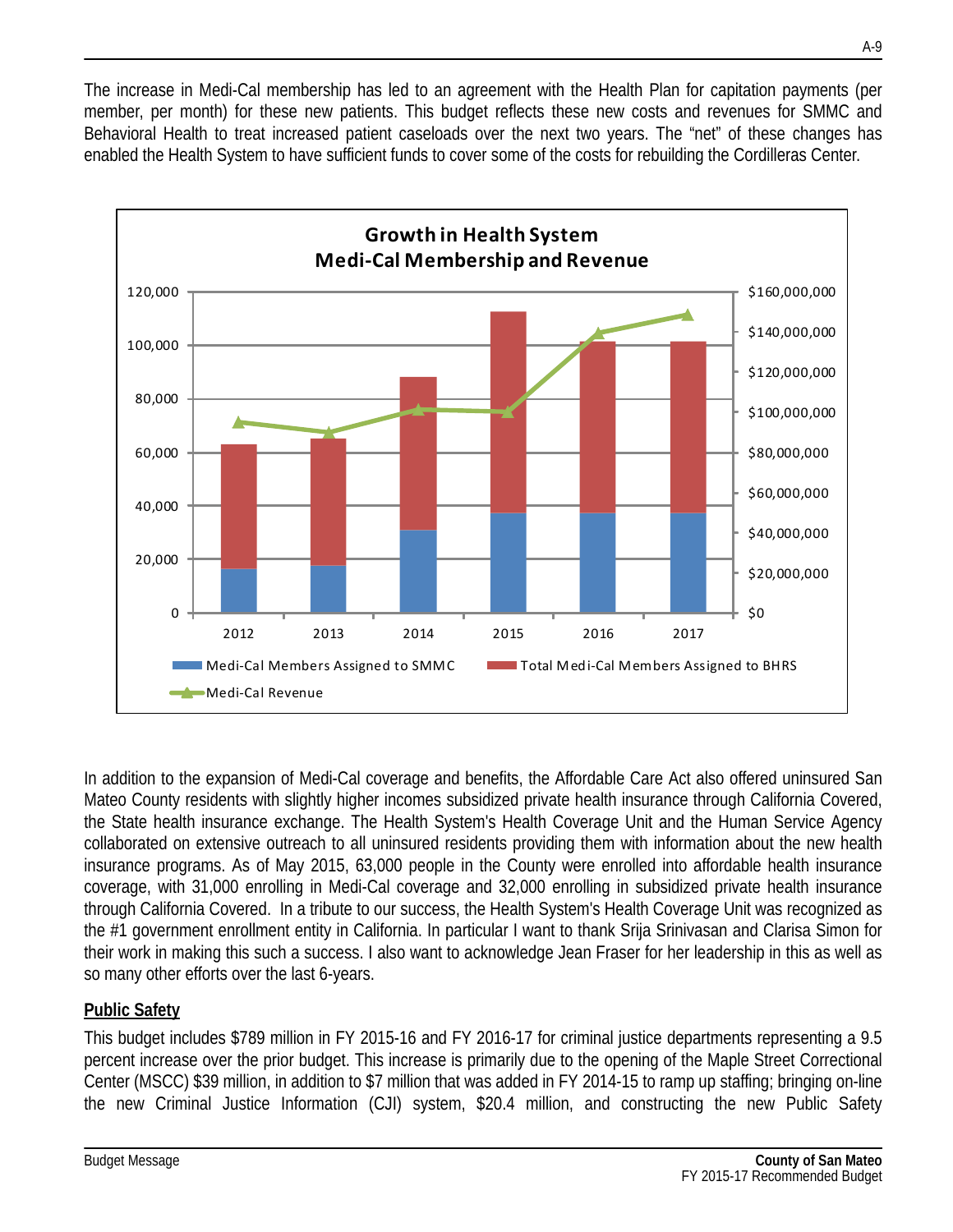Communications/Office of Emergency Services (PSC/OES) Facility, \$33.2 million. These costs are partially offset by increased use of Proposition 172 sales tax and AB 109 revenue.

Public safety begins long before the first police officer is hired or the first jail is built. It begins with decent housing, nutritious food, good schools, quality health care and a nurturing family environment. In FY 2013-14 and FY 2014-15, \$522.4 million was allocated for children and family services in San Mateo County. These funds represent an investment in the future by ensuring that children get a good start in life and become productive citizens.

Although our Countywide crime rate is low, there are still too many crimes and too many victims. When an offender comes into the criminal justice system it gives us a unique opportunity and responsibility to intervene in that person's life so that he/she doesn't commit a new crime. The criminal justice system has two aspects – holding people accountable for their actions and providing them the opportunity for rehabilitation.

The construction of the Maple Street Correctional Center will play a pivotal role in both aspects – accountability and rehabilitation. MSCC is expected to be completed late in 2015. Inmates will be phased in during 2016. I want to acknowledge and thank Lt. Deb Bazan for her oversight of this project from inception until her recent retirement.

Staffing for the MSCC will come from a combination of new hires, shifting of existing staff from facilities to be closed and absorbing current Jail Planning staff. Training for correctional staff will start in September 2015 and for various user groups in February 2016.

The passage of Proposition 47 in November requiring some crimes previously charged as felonies to be charged as misdemeanors has reduced the adult census in the jails. In June 2016, the staffing levels at both Maguire and MSCC will be reevaluated as a result of these trends.

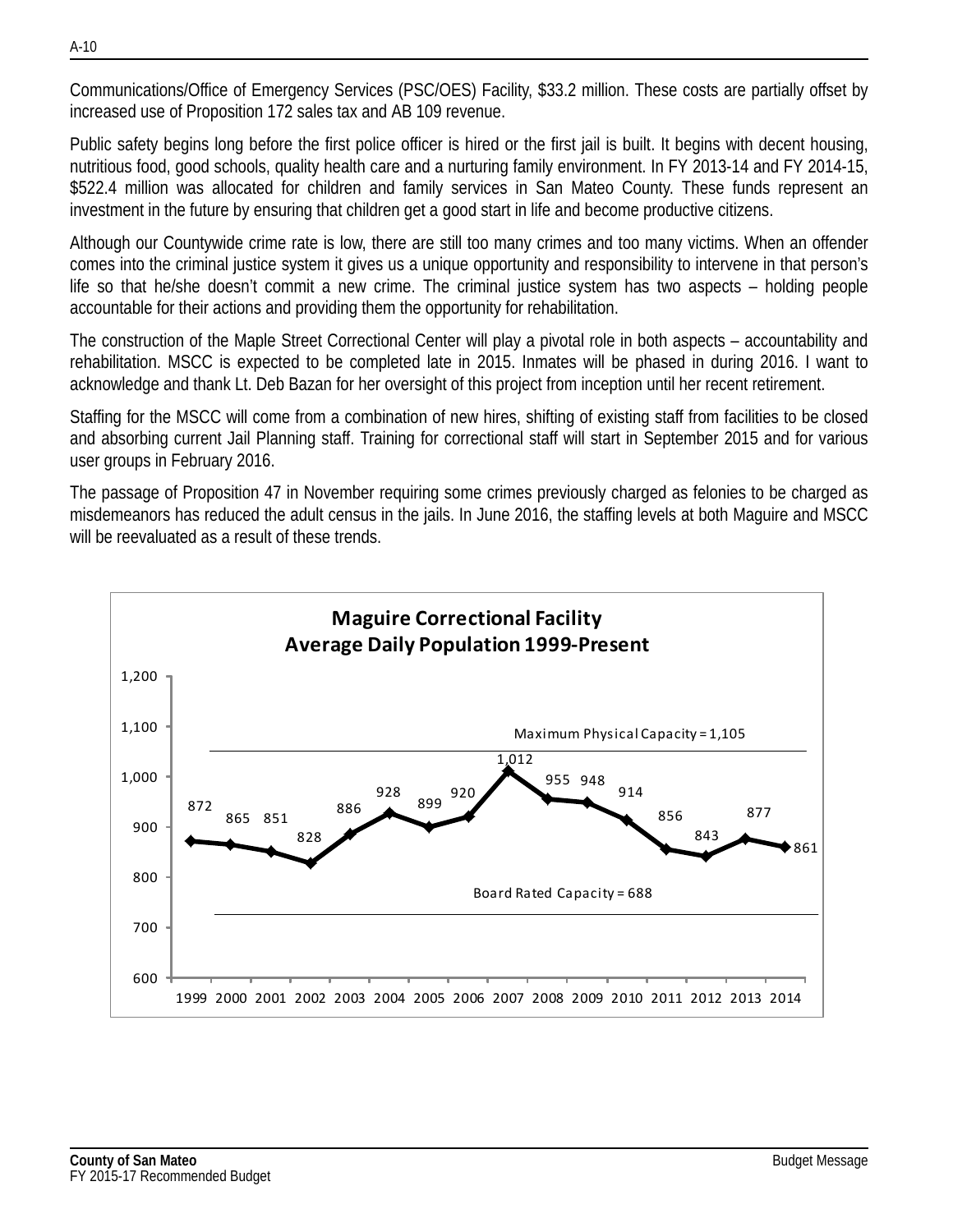

The lowered census enabled the Sheriff to recommend closing the "Old" Maguire Facility and building out the "warm shell" at MSCC thereby reducing the overall jail capacity by 140 beds. As a result more inmates will have the opportunity to participate in rehabilitation services in order to successfully re-enter community life.

Despite limited rehabilitation space in the existing jails the Community Corrections Partnership has had success in lowering the recidivism rate to 30 percent, which is the current goal of the Partnership. The Partnership will work to sustain or further reduce the recidivism rate in the next two years. If successful, future criminal justice costs can be reduced, and the community will be safer.

#### **Capital and Maintenance Projects**

Investing in the future requires the infrastructure necessary to deliver services. The Capital Budget for the next twoyears is \$278 million. The major projects funded in this budget are:

#### Maple Street Corrections Center — \$165 million

The project was funded with lease/revenue bonds issued by the San Mateo County Joint Powers Financing Authority and is not included in the FY 2015-17 Capital budget. Debt service will commence beginning FY 2016-17. The project is due to be completed in November and is within budget. In April, the Board decided to buildout the "warm shell" space at an additional estimated cost of \$25.6 million.

#### Cordilleras Mental Health Center — \$85 million

On November 18, 2014, the Board of Supervisors accepted the Feasibility Study for the replacement of the facility. The Department of Public Works (DPW) retained HGA Architects for the development of design bridging documents. The Health System is confirming the programming with the stakeholders as part of the ongoing development of the bridging documents. Site investigations are underway to meet the CEQA requirements and identify accessible non-intrusive areas for geo-tech testing. The new facility is projected for completion by FY 2019-20.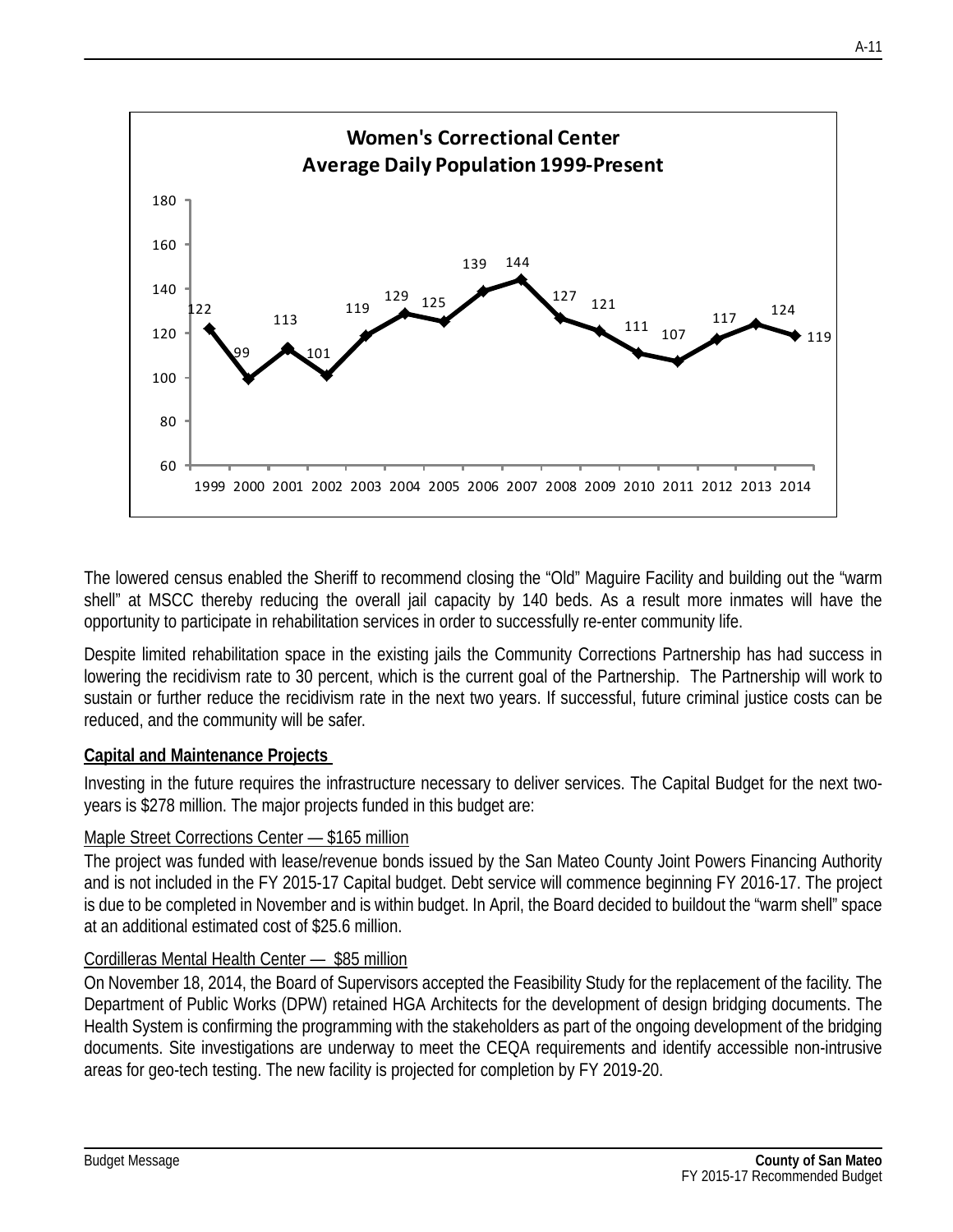### Public Safety Communications/OES Facility — \$35 million

On November 18, 2014, the Board of Supervisors approved bridging documents prepared by MWA Architects and directed DPW to proceed with issuing Requests for Qualifications and Proposals (RFQ-P) as required by SB785. On April 14, 2015 the Board approved the CEQA document for the facility and the new Motor Pool sites. Work is in progress and efforts are continuing to expedite the relocation of the Motor Pool from the County Government Center to Grant Yard by late summer 2015. The new building is projected to be completed by fall 2017.

### Animal Control Shelter — \$20 million

The project will include demolition, site preparation, utilities, infrastructure, parking, and landscaping. Public Works is scheduled to complete bridging documents by summer 2015 and is currently working with the CEQA consultant to meet the environmental requirements. The County has an agreement with the cities to repay their share of the capital costs related to this project.

## Skylonda Fire Station Replacement — \$8.1 million

The project will consolidate the functions and operations of two existing structures into a single building. A new primary vehicular access connection will be provided on Skyline Boulevard to facilitate improved traffic sightlines and vehicle turning movements. DPW has completed bridging documents and an RFQ has been issued for Design Build entities.

#### Pescadero Fire Station Replacement — \$8 million

This project involves demolishing and replacing the existing building but does not include the cost of land if a new site is required, nor significant earthwork. The project design is on hold pending the outcome of the ongoing community engagement process and further investigation of possible sites. Public Works continues to assist the County Manager's Office with these efforts.

#### County Facilities Master Plan — \$2.7 million

The "San Mateo County 2011 Facility Master Plan" (Master Plan) was adopted by the Board as a road map toward coordinated and sustainable use of County facilities. The intent of the Master Plan is to promote efficiency in the use of County owned property and facilities, keeping in mind the need to maintain satellite facilities throughout the County to serve our residents.

Over the next two years, the remaining Master Plan funds will be used for detailed evaluations and studies of the options presented in the Master Plan, e.g., a feasibility study to validate assumptions made in the Master Plan for the new Government Center Parking Garage. After the Board provides further direction late this summer regarding the use and potential development of the Government Center, DPW will pursue detailed planning regarding major renovations and/or new buildings on this campus.

#### Roads — \$8 million

The County maintains approximately 315 miles of roads in the unincorporated area and relies on Highway Use Taxes to fund road maintenance and improvements. The purchasing power of the Highway Use Taxes has been reduced due to the improved fuel economy of cars and trucks resulting in reduced tax revenue and the increased cost of road improvements.

The County plans on investing approximately \$4 million per year in road surfacing and reconstruction improvement projects, \$3.5 million of which would be targeted at surface treatments recommended by the County's Pavement Management System. The budget includes about \$1.8 million per year in Highway Use Taxes. As a result, Public Works will begin spending down the \$3.2 million Road Fund reserves to maintain the pavement condition at current levels. The attached graph depicts the decline in Pavement Condition Indexes over time based on different spending levels for road treatments, absent new revenue streams that would supplement gas taxes.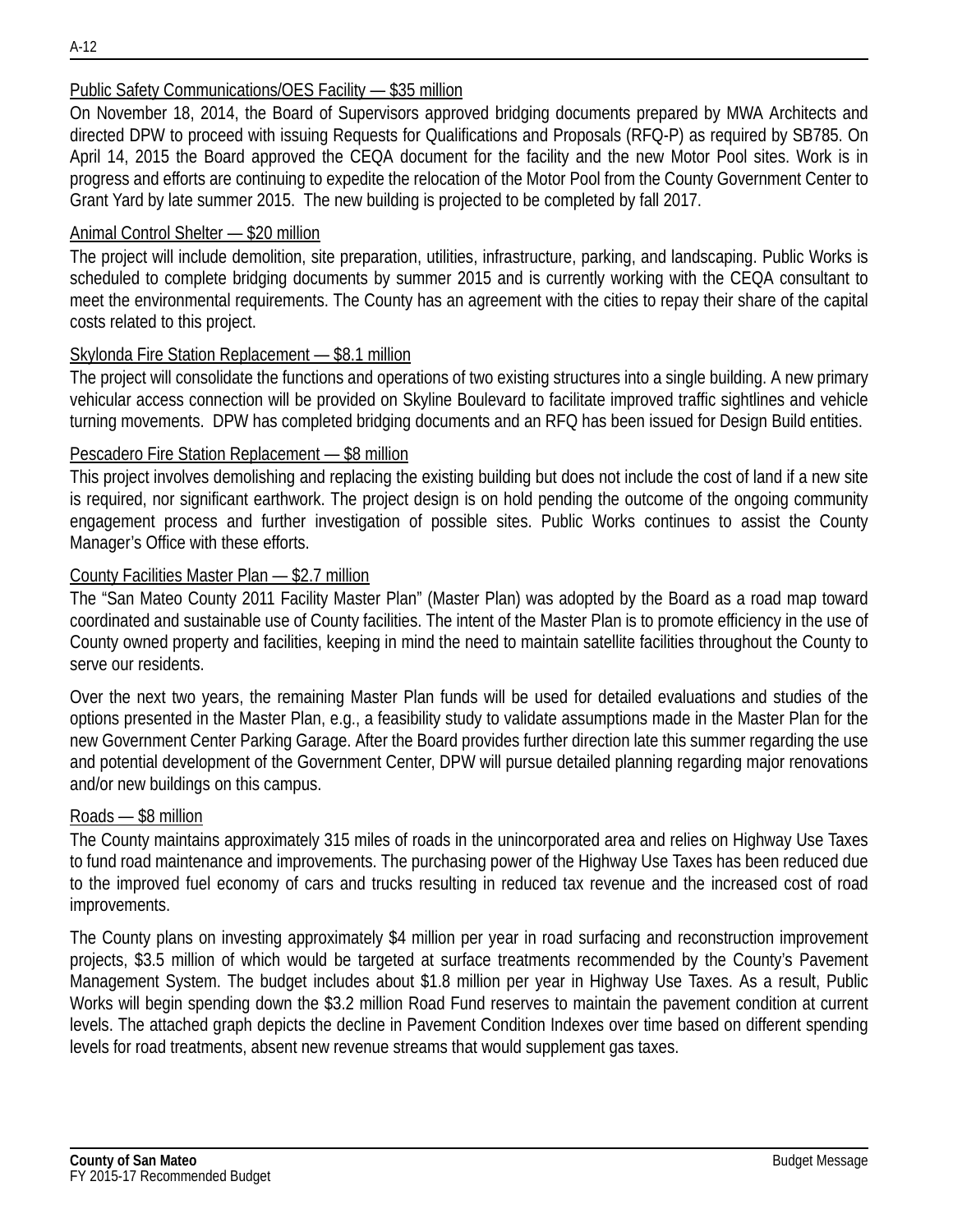

#### **Accumulated Capital Outlay Fund**

In May of 2014, the County sold the Circle Star Plaza office complex. After paying commissions and other fees, approximately \$87 million was deposited into the Accumulated Capital Outlay (ACO) Fund. Several projects are slated for funding from the ACO Fund in the next two years, which will draw down the balance to just under \$27 million by FY 2016-17.

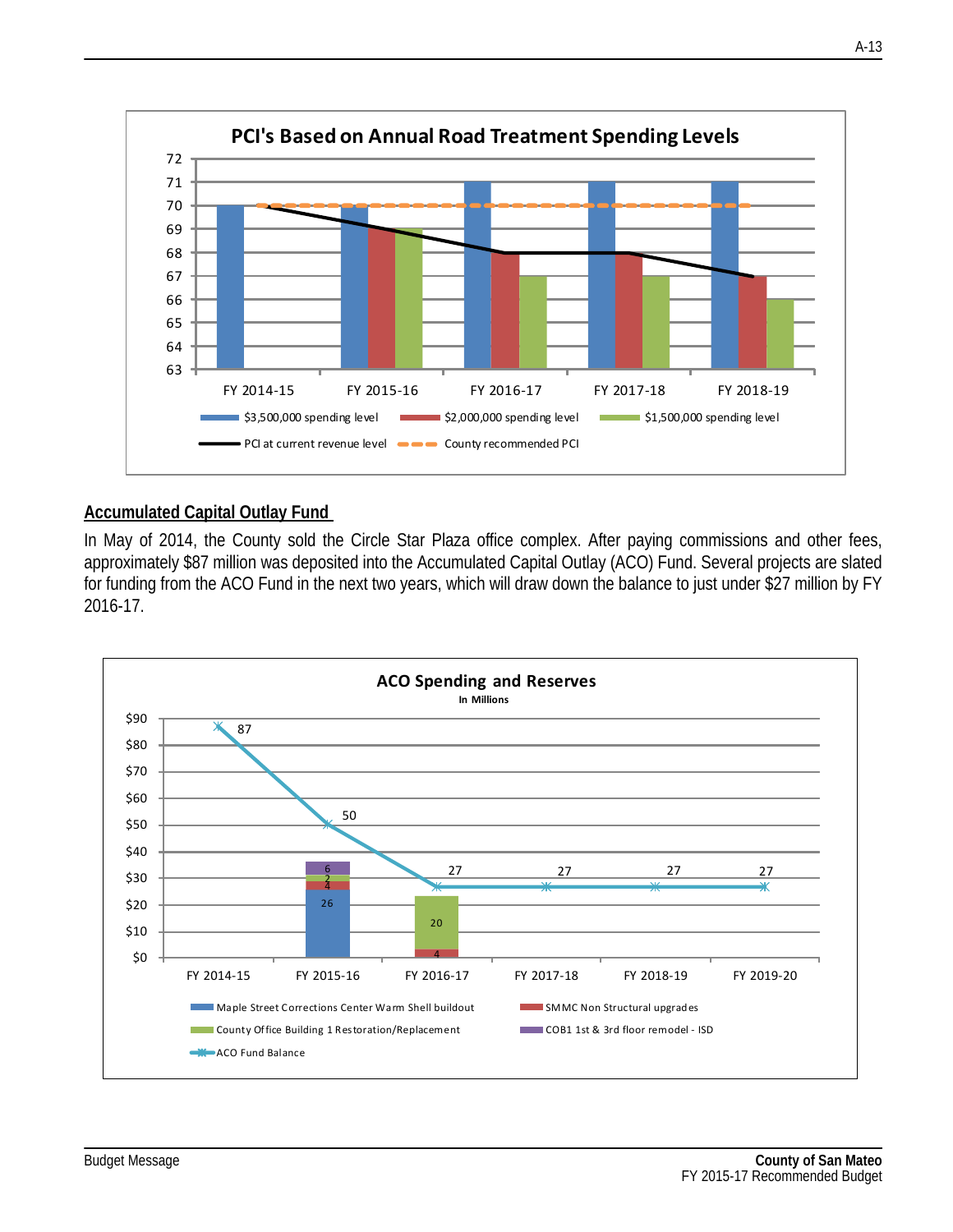## **Major IT Projects**

Yogi Berra once said, "The future isn't what it used to be." Today, infrastructure involves more than "bricks and mortar." To be successful in the future County government must use technology to better communicate with citizens and employees, provide more on-line services and improve performance analytical capabilities. This requires not only substantial initial investments in hardware and software but also on-going maintenance and update costs.

This budget includes \$61.4 million in technology related costs in the next two years. The following is an update on the status of major IT projects, including total project costs:

#### Workday — \$14 million

The Workday project is complete and went live on April 3, 2015. The project finished on time and under budget. Accordingly, no funds are budgeted in FYs 2015-17. The County has successfully processed four payroll cycles using Workday with no significant issues. The project replaced the County's 25-year old mainframe application and consolidated a number of standalone Human Resource processes. Workday Performance Management functionality will be used later this year to support the County's Performance Management System (CPMS) process. San Mateo County is the first County in California to configure this cloud-based application.

#### Assessment and Property Tax System (ATS) — \$2.9 million (through August, 2015)

In 2014 the Assessor's Office, Tax Collector's Office, Controller's Office and the Information Services Department partnered to begin the process of replacing the old assessment and tax payment systems. Gartner Consulting was selected to help define the system requirements, documenting our processes and requirements, and assisting in the development of an RFP for the long-term solution. This first phase, documenting current system(s) processes among the three departments has been completed. The second phase, now underway, will define future needs for an integrated ATS solution. The third phase will be a market scan of potential solutions that could meet the needs of the three departments and will end with a solution strategy and roadmap. The last phases will finalize requirements and costs, develop an RFP, and select a vendor or vendors by the end of 2015.

#### Criminal Justice Information (CJI) — \$20.4 million

The Sheriff's Office and District Attorney's Office have completed implementation of their case management systems. These two systems are now exchanging data. The Courts and Probation case management projects are also underway. Currently the CJI project is over 50% complete and the project budget is in alignment with the 5-year budget developed by the CJIS Finance Committee during the fall of 2013. This budget includes \$8 million in implementation costs for Probation, \$2 million in startup costs for the web portal and approximately \$1.1 in departmental operational costs.

In 2015, the County engaged an independent consulting firm - MTG Management Consultants, LLC - to review CJI one-time costs, on-going operational costs, etc. After review, MTG concluded that the CJI project was progressing well. The report recommended that the County accelerate the implementation of the new CJI portal to reduce operational costs resulting from staff support of both the old CJIS System and the new CJI system while development is underway. The CJI Steering Committee (ISD, CMO, DA, Probation, Courts, and SO) supported that recommendation. The projected timeframe to complete the web Portal is November 2015. The selection of a vendor to implement the Portal is currently underway.

#### Clarity System — \$1 million

The Clarity Human Services System was implemented in 2014 to create a shared performance management system for the County's Core Service Agencies and Homeless Service Providers. This enhanced system, which now contains over 30,000 client records, allows cross agency sharing of client information regarding who receives services from the County's homeless and safety net system and provides a streamlined assessment process to improve the clients' experience. The Clarity system also provides comprehensive demographic data and performance reports which will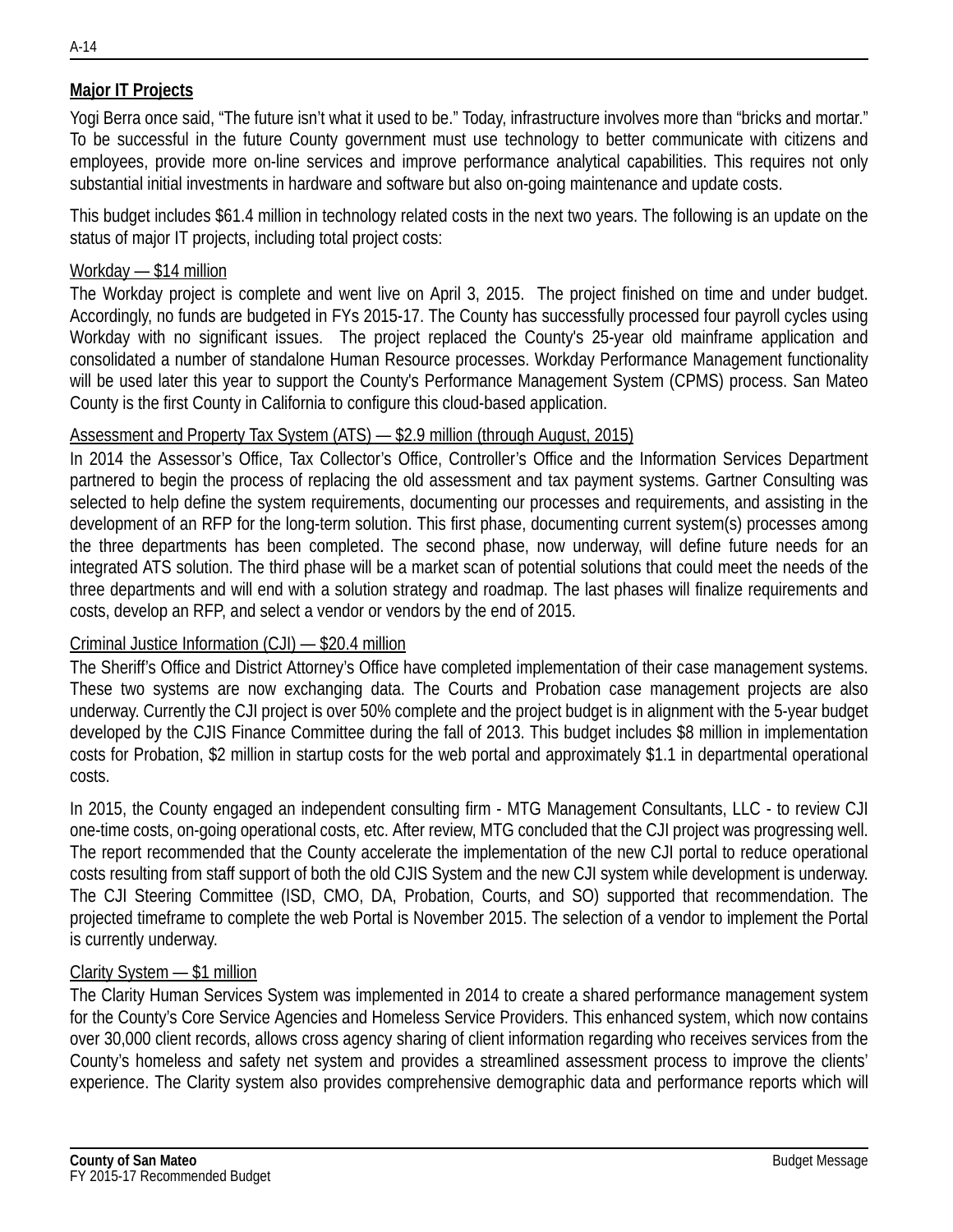inform County departments and contracted service providers on trends in service needs, the population seeking services, frequency and type of services provided and performance outcomes.

In July 2014, the eight Core Service Agencies transitioned from their individual agency databases into a single web based system. This required a large investment of time from the staff of the Core Service Agencies. The County is grateful for their thoughtful participation.

In November 2014, the 12 Homeless Service Providers transitioned from the previous Homeless Management Information System (HMIS) to the Clarity System's HMIS module. The conversion of data from the old HMIS system to the new Clarity HMIS system resulted in duplicate client records that are now being cleaned up. The merging of client records will allow the County and the Homeless Service Providers to do a better job in meeting a client's service needs and achieve permanent housing.

## **Conclusion**

As always I want to thank the staff of the County Manager's Office for their dedication and hard work in the preparation of this document – specifically I want to acknowledge Jim Saco, Reyna Farrales, Peggy Jensen, Mike Callagy, Danielle Lee, Heather Ledesma, Michael Bolander, Jessica Silverberg, Matthew Chidester, Mary-Claire Katz, Jason Escareno, Alicia Garcia, Michelle Durand, Connie Juarez-Diroll and Kim Hurst. I also want to thank the County's department heads and all the men and women of San Mateo County who work so hard each and everyday to make this County a better place for everyone.

We are at a critical time in our Nation's and in our County's histories. The central question facing us is – Can democracy survive the growing income gap between the wealthy and everyone else? The stability of our system of government has depended on a vibrant middle class, but as the types of jobs that once supported the middle class disappear we are left with a bi-model distribution of jobs and incomes – knowledge workers and service workers. The disparity in incomes is exacerbated in this County by the high cost of housing. The Federal poverty level for a family of four in San Mateo County is \$33,000. The average salary of a first-year teacher is \$39,972. If a first-year teacher cannot afford to live in this County what about other workers making even less than a teacher's salary? These workers perform jobs that are critical to our families and critical to our economy. They contribute immensely to our quality of life. Yet we are asking them to subsidize us in one of three ways – (1) live in substandard housing, (2) pay a disproportionate share of their incomes toward housing, or (3) commute long distances to work. This isn't right. We can do better. We must do better!

Although this budget refocuses our efforts on the homeless, foster care and childcare, the work that the Board will undertake with the Blue Ribbon Commissions on Affordable Housing and Minimum Wage is critical to achieving a community with more broadly shared prosperity that works for all residents.

Robert Kennedy once said,

"The future doesn't belong to those who are content with today, apathetic toward common problems and their fellow man alike, timid and fearful in the face of new ideas and projects. Rather it belongs to those who can blend vision, reason and courage."

It will take the combined leadership of the Board of Supervisors, City Councils, School Boards, organized labor, and the faith, not-for-profit and business communities to achieve this vision. Most of all it will take the entire community seeing one another as neighbors with whom they share a place and time and whose success and wellbeing is critical to their own.

The living political experiment in self-government we call "America" is a work in progress. Each generation is called upon to make this a better place for the next generation. The faces that make up our communities are constantly changing as the "American Dream" draws new people to its promise of freedom and opportunity.